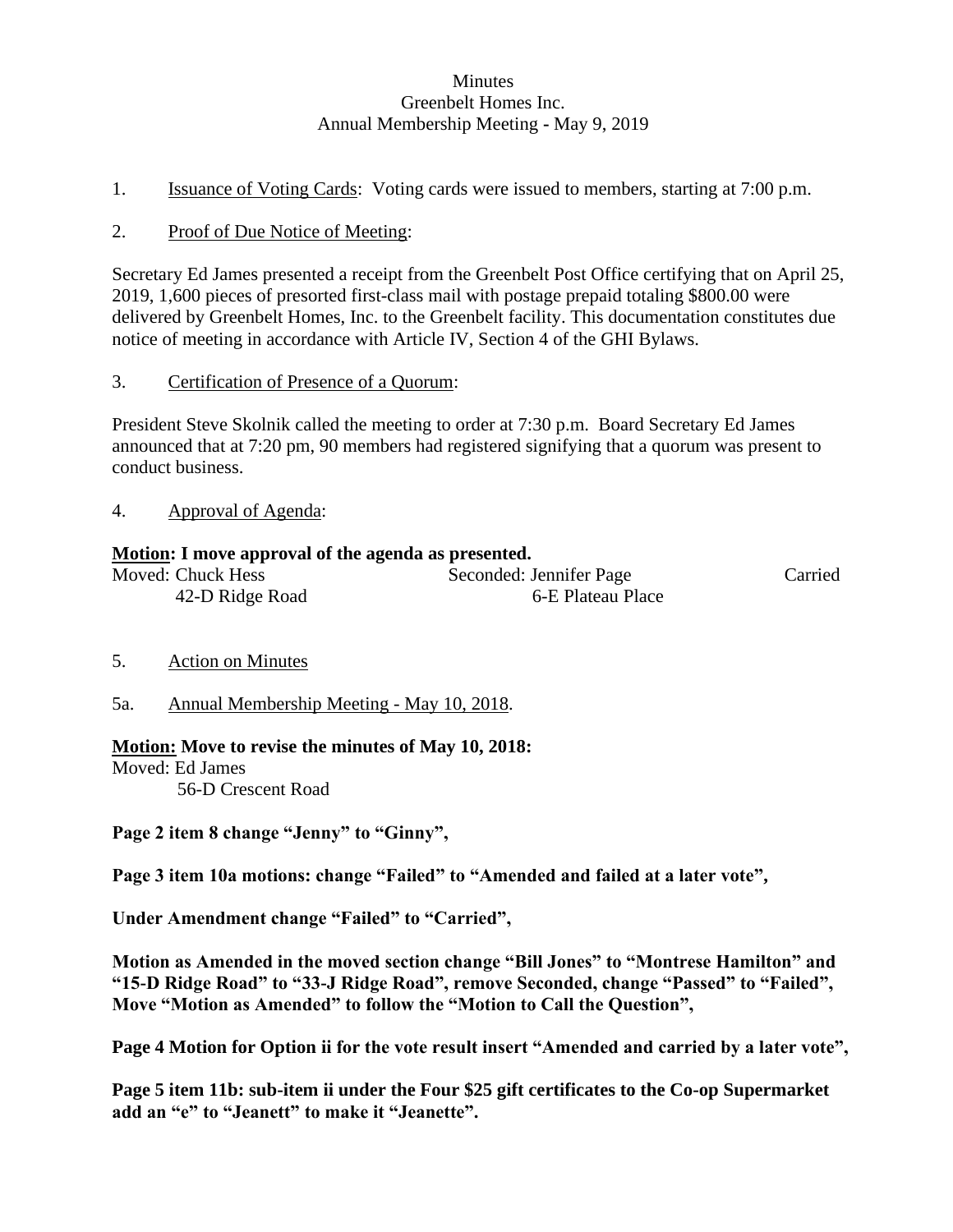Moved: Ed James Carried 56-D Crescent Road

### **Motion: Move approval of the Annual Membership Meeting Minutes of May 10, 2018 as revised.**

Moved: Ed James Carried 56-D Crescent Road

### 5b. Special Membership Meeting – August 6, 2018.

### **Motion: Move approval of the Special Membership Meeting Minutes of August 6, 2018, as submitted**

Moved: Ed James Carried

56-D Crescent Road

### 6. Reports of Officers, Directors, and Elected Committees:

*President's report: Two questions were raised by members on the President's report.*

7. Presentation of Candidates

Tom Jones, chair of the Nominations and Elections Committee, recognized the other members of N&E Committee: Alex Barnes, Theresa Henderson, Terry Kucera and Mary Salemme. He then thanked the Member Services staff for their assistance for helping with making sure that the election process runs smoothly and effectively. Tom introduced the three candidates running for one-year terms on the Audit Committee and the five candidates for Board of Directors for two-year terms. He then explained the procedures for voting for the candidates.

Tom introduced the 3 candidates running for Audit Committee in alphabetical order by last names to give a statement for 3 minutes in length.

### **Audit Committee Candidates:**

Joyce Campbell, *Statement was presented by Tom Jones.* Carol Griffith, *Statement was presented by Tom Jones.* Lindsay McAndrew

Tom introduced the 5 candidates running for Board of Directors in alphabetical order by last names to give a statement for 3 minutes in length.

### **Board of Directors Candidates:**

Chuck Hess William Jones, *Statement was presented by Tom Jones.* Sue Ready Steve Skolnik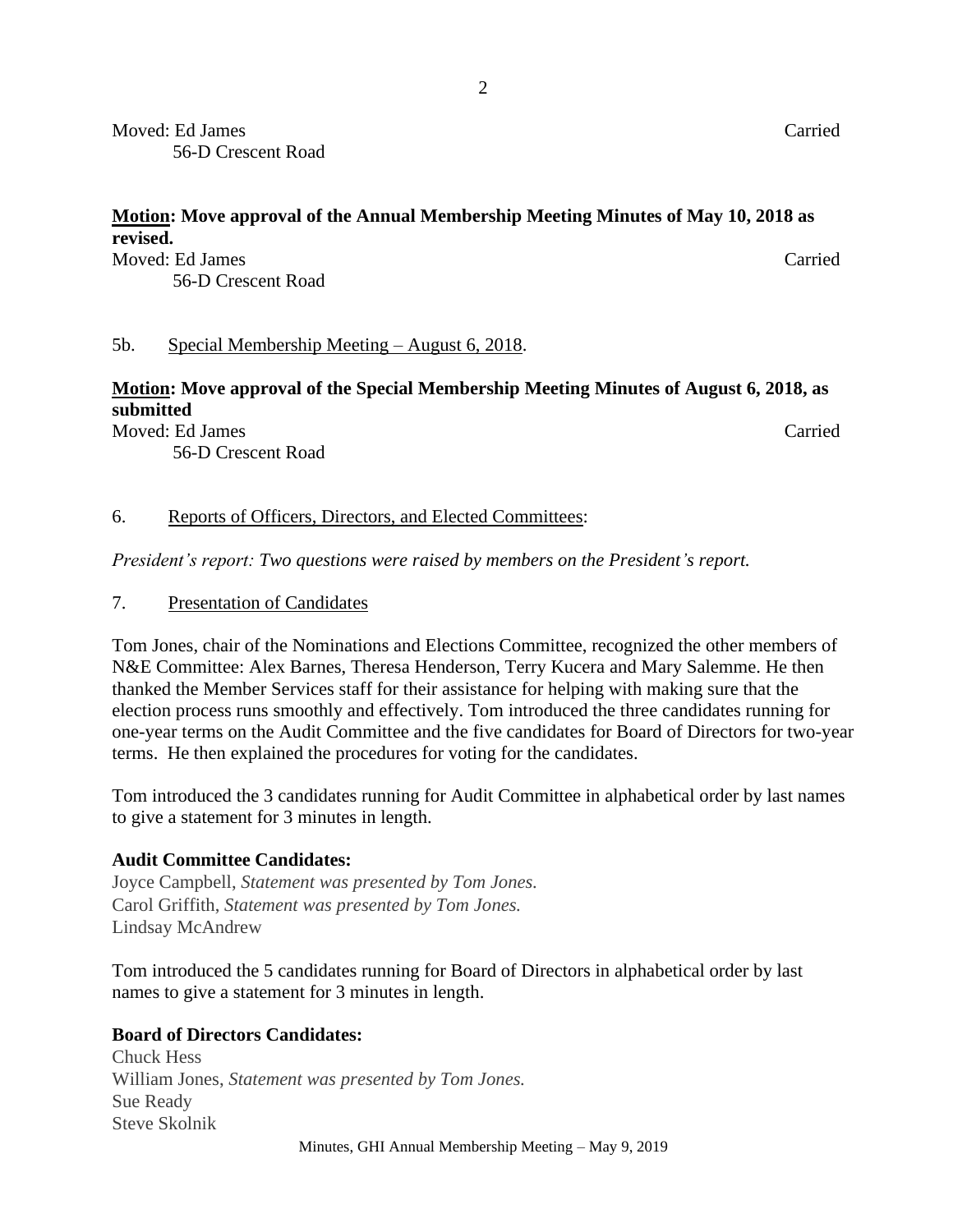Anna Socrates

### 8. Nominations and Elections of the Nominations and Elections Committee

There are five open positions existing on the Nominations and Elections Committee and five members have consented to run: Tom Jones, Terry Kucera, Theresa Henderson, Mary Salemme and Alexander Barnes for one-year terms May 2019-May 2020.

Skolnik read from the Bylaws: Section VIII (b): "If the number of candidates is equal to or fewer than the number of open positions, then the election may be by acclamation".

### *Skolnik stated "I hereby acclaim that candidates for Nominations and Elections Committee are elected".*

Skolnik recognized Eldon Ralph, General Manager, Tom Sporney, Assistant General Manager, Joe Perry, Director of Finance, Maesha McNeill, Human Resource Manager, Christine Gyemfi, Staff, Neron Adams-Escalera, and Monica Johnson, Staff. Skolnik also acknowledged City Councilmembers Ed Putens, Colin A. Byrd and Judith Davis, Mayor Pro-Tem. Skolnik then recognized the two Parliamentarians Wanda Sims and Patricia Pauley.

### 9. Old Business

Molly Lester, 6-M Hillside Road mentioned that last year the membership had established a formal policy to protect the GHI woodlands. She asked if the policy could be published on the GHI website along with the Annual Membership minutes.

### 10. New Business

10a. – Board Proposal to Amend the Bylaws: Article VIII. Section II. Expenditure of Funds and Contracts, Sub-section d.

The Board proposes that Article VIII, Section 11. Expenditure of Funds and Contracts, Subsection d. be amended by deleting words with the strikethrough effects and adding words with doubleunderline effects as follows:

d. The total outstanding amount required for multiyear contracts greater than \$40,000 per year and/or of a duration in excess of five years shall not exceed \$400,000, subject, however, to the following exceptions:

The total aggregate costs of the following multiyear contracts shall not exceed \$400,000 at any one time: (i) every outstanding multiyear contract costing more than \$40,000 per year, without regard to the total duration of the contract, and (ii) every outstanding multiyear contract costing \$40,000 or less per year, if such contract runs for a period of more than five years.

The \$400,000 aggregate limit shall not apply to the following contracts: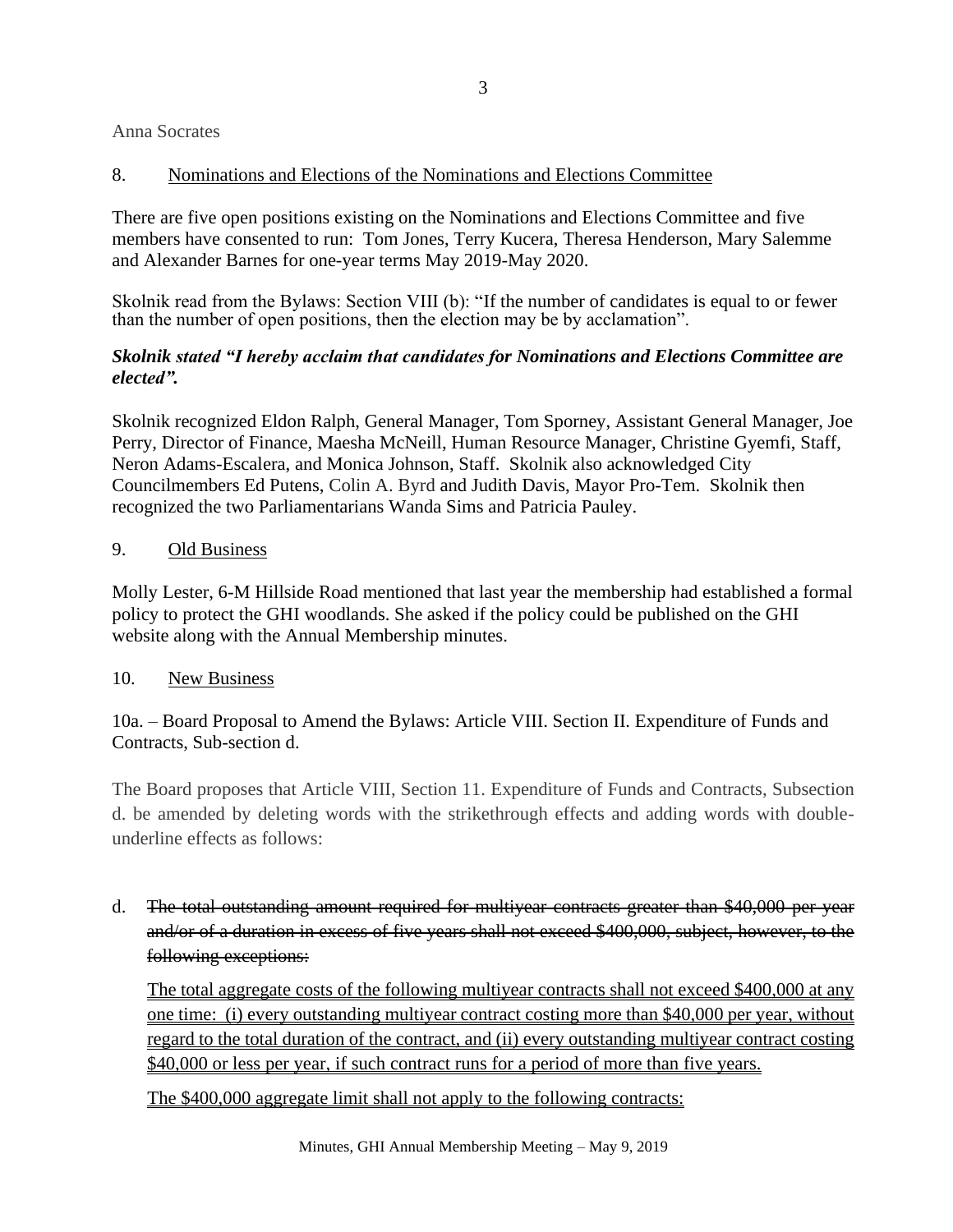- I. Contracts for which the purpose and amount shall be approved at a membership meeting by a two-thirds vote;
- II. Contracts with respect to borrowing money, mortgages, and mortgage notes;
- III. Contracts relating to insurance with a one-year cancellation clause;
- IV. Contracts relating to assignments now or hereafter made by members of their Mutual Ownership Contracts;
- V. Contracts relating to matters connected with loans to members.

**Motion: I move that the GHI membership amend GHI Bylaws, Article VIII, Section 11: Expenditure of Funds and Contracts, Subsection d. by removing the initial phrase and replacing it with the following phrase: "The total aggregate costs of the following multiyear contracts shall not exceed \$400,000 at any one time: (i) every outstanding multiyear contract costing more than \$40,000 per year, without regard to the total duration of the contract, and (ii) every outstanding multiyear contract costing \$40,000 or less per year, if such contract runs for a period of more than five years.** 

### **The \$400,000 aggregate limit shall not apply to the following contracts:"**

Moved: Ed James Carried 56-D Crescent Road

10b. – Member Outreach Committee Announcement re: The Recent Member Survey.

Daniel Seibert, 5-B Eastway thanked the membership for their participation in GHI 2019 Membership Survey. Mr. Seibert mentioned that 331 members completed the online survey, and 239 members completed the paper version of the survey for a grand total of 570 members which is 35% of the membership.

Mr. Seibert announced the three members who won the drawing to receive a one-time \$100 credit toward their Co-op fee:

- 1. Jessica O'Roark, 41-A Ridge Road
- 2. Darrell Russell, 9-G Laurel Hill Road
- 3. Julie Phelps, 3-A Eastway

10c. – Long Range Planning Committee Presentation re: Data Collected for the Committee's Planning Activities.

Cynthia Newcomer and Rosanne Douglas with the Long-Range Planning Committee presented a PowerPoint outlining data collected for the committee's planning of activities.

### *PowerPoint will be attached to the minutes.*

10d. – Woodlands Committee Presentation re: Common Area Caretaker Program.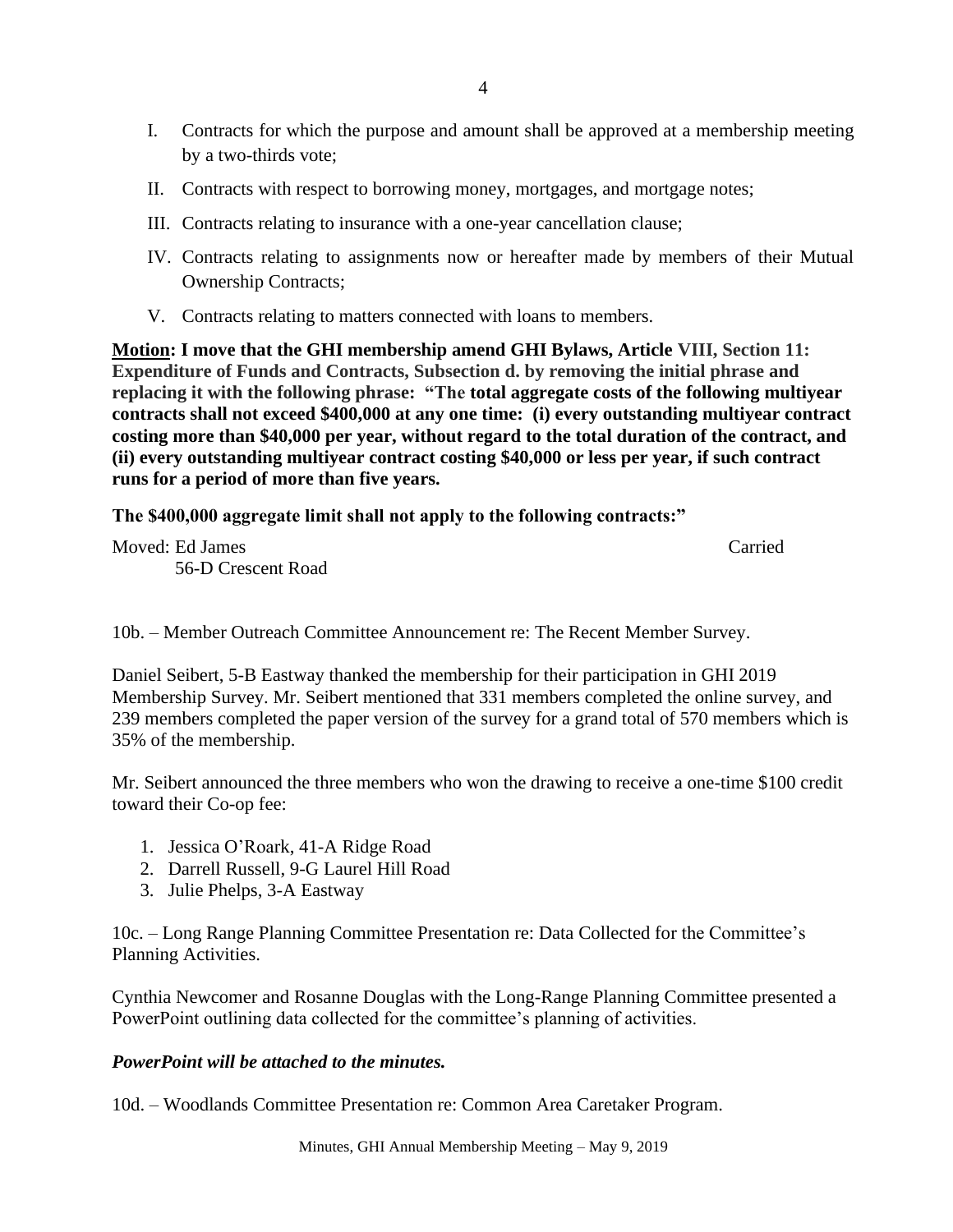Lori Dominick reviewed the common area Caretaker Program.

### *PowerPoint will be attached to the minutes.*

### 11. Good and Welfare

### 11a. Announcements:

Skolnik gave a correction to a statement, made by a Board member at a previous meeting, that there is strong protection against selling GHI lands because the Articles of Incorporation require a vote of 1,000 or more members to do so. That statement was incorrect; what is stated in the documents is that a vote of 1,000 or more members is required to dissolve the GHI cooperative. Members may be assured, however, that there is no intention, either present or future, to sell any of GHI's land assets.

Chuck Hess, 42-D Ridge Road mentioned at the last board meeting the board voted favorably on a action that the Buildings Committee had suggested, next year is year five of HIP. Next year all members will have the opportunity to get the Optional Items to be done in year five.

Sylvia Lewis, 2-C Gardenway asked if someone chooses to do that, will the rebate be offered to them.

Lola Skolnik, 8-A Ridge Road, Chair of Architectural Review Committee mentioned "Forever Homes" program. She stated that more information can be found on the GHI website.

### *Flyer will be attached to the minutes.*

### 11b. Door Prizes:

i. Three \$100 gift certificates toward GHI co-op fee:

Millicent Allenby, 4-A Hillside Road Lori Dominick, 19-M Hillside Road Sarah Peterson, 59-F Ridge Road

ii. Four \$25 gift certificates to Co-op Supermarket:

Terry Henderson, 1-H Laurel Hill Road Kathleen Anderson, 7-Q Research Road Catherine Janis, 2-K Research Road Aaron Marcavitch, 13-F Ridge Road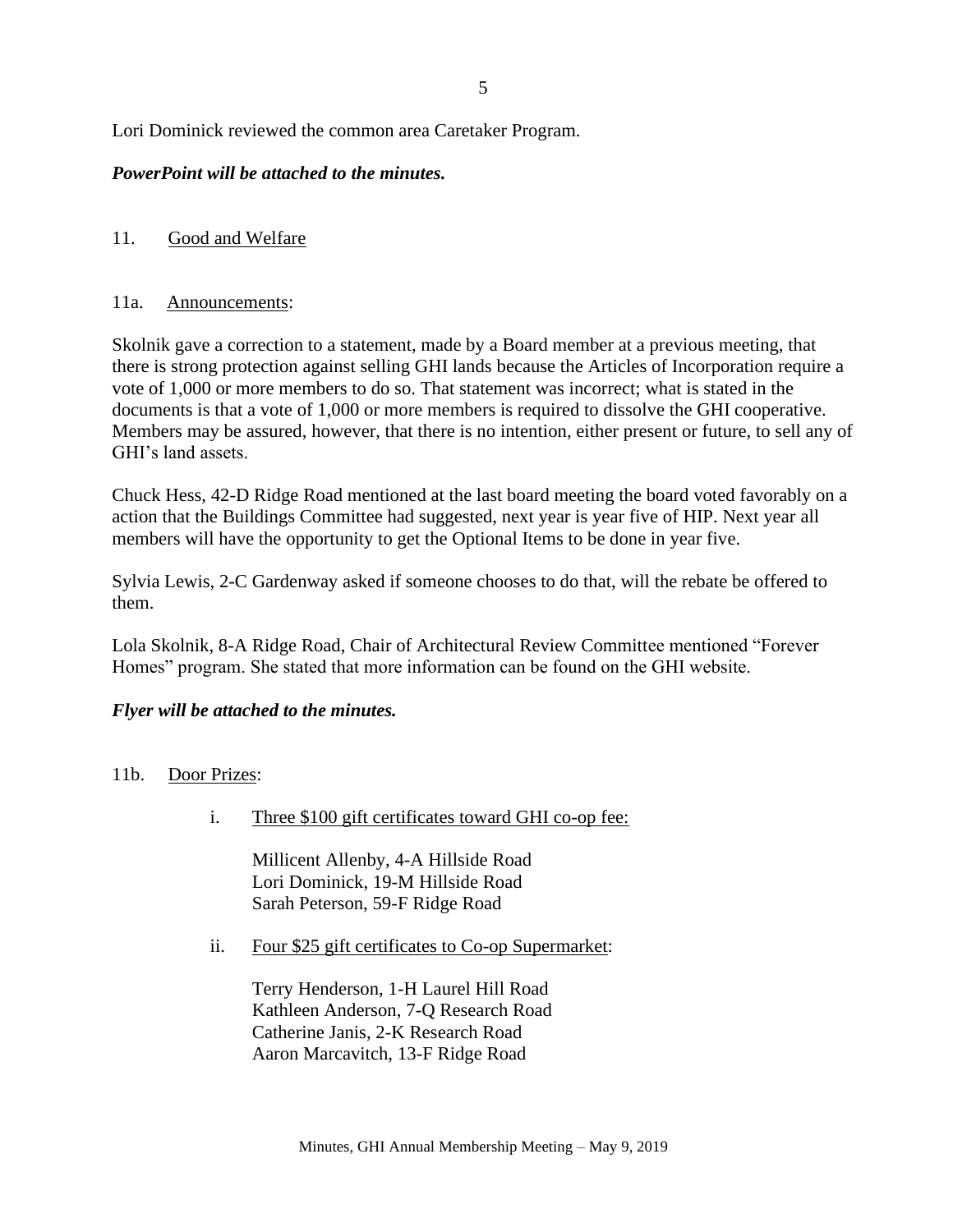iii. Five \$20 gift certificates to the New Deal Café:

John Schmit, 11-K Ridge Road Douglas Johnson, 4-K Ridge Road Elizabeth Fairey, 17-J Ridge Road Joe Murray, 9-F Ridge Road Beverly Conner, 7-G Southway

12. Recess

### **Recess for voting.**

Moved: Chuck Hess Seconded: Aaron Marcavitch Carried 42-D Ridge Road 13-F Ridge Road

The meeting recessed at 8:56 p.m.

Ed James Secretary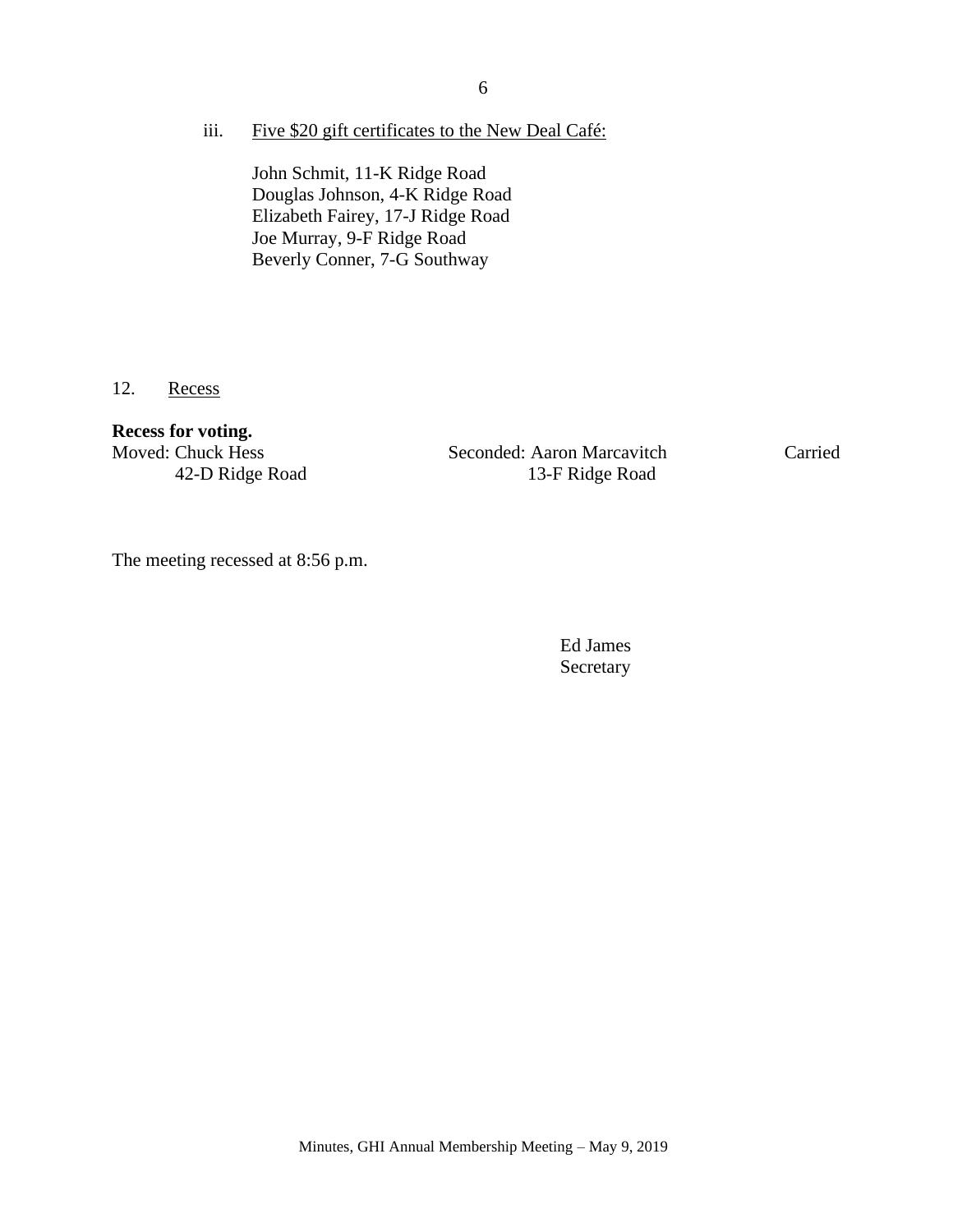## LONG RANGE<br>PLANING COMMITTEE UPDATE

**GHI Annual Meeting** 11 May 2019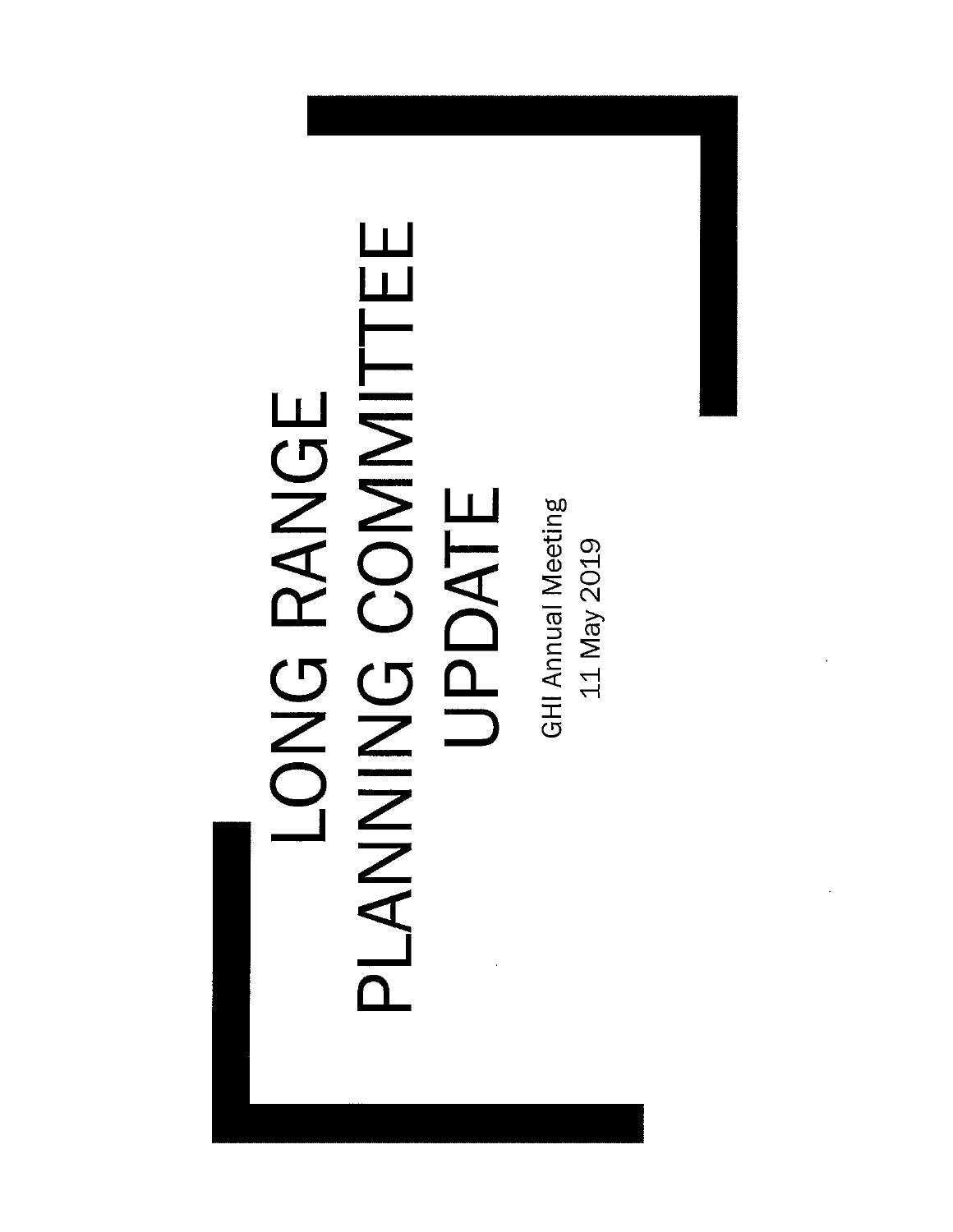

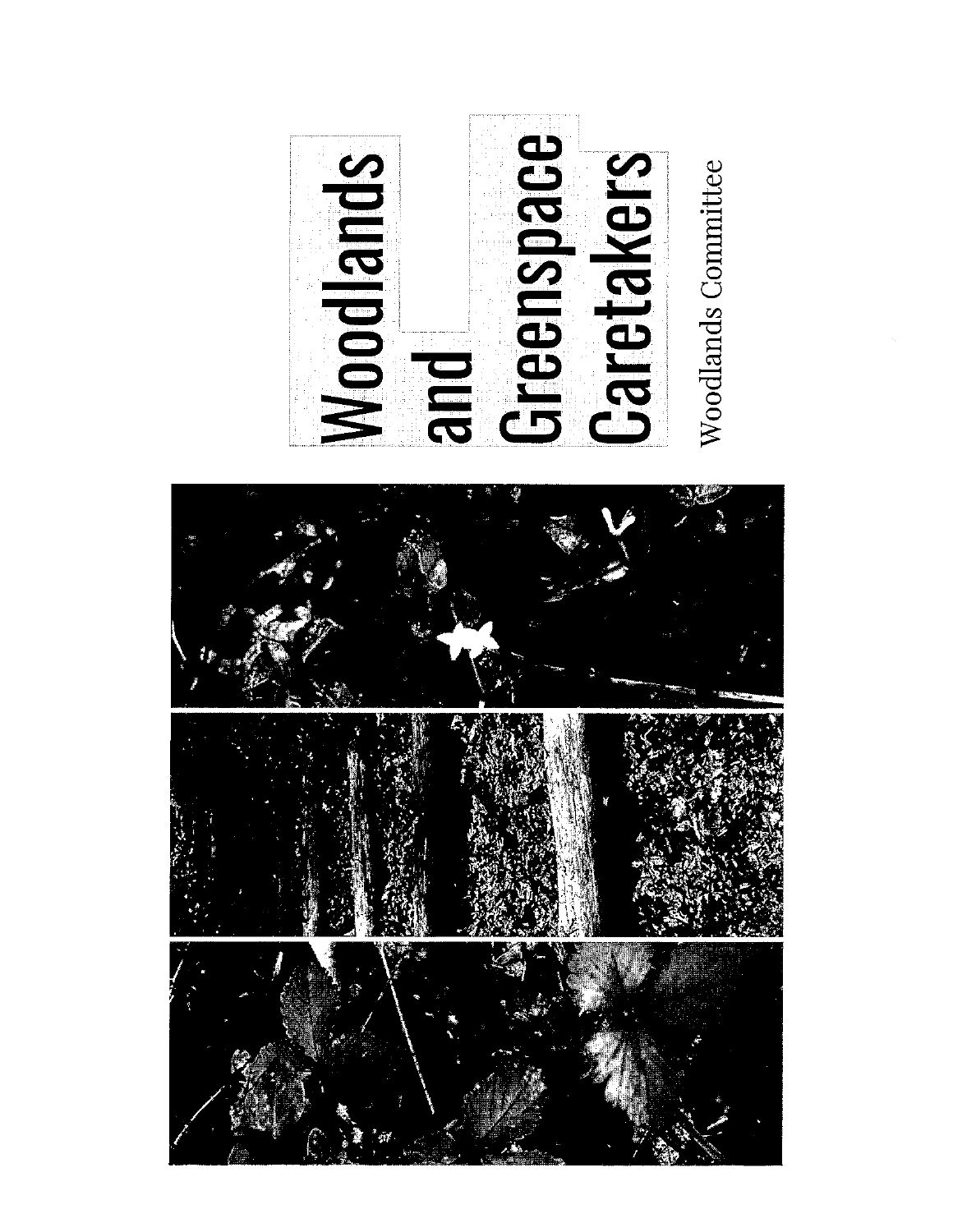

- Do you have a favorite trail in GHI that might need a little attention?
	- Do you have a favorite common
- space, rain garden or pocket garden Do you want to help, but don't know that might need a little sprucing up?
	- how?

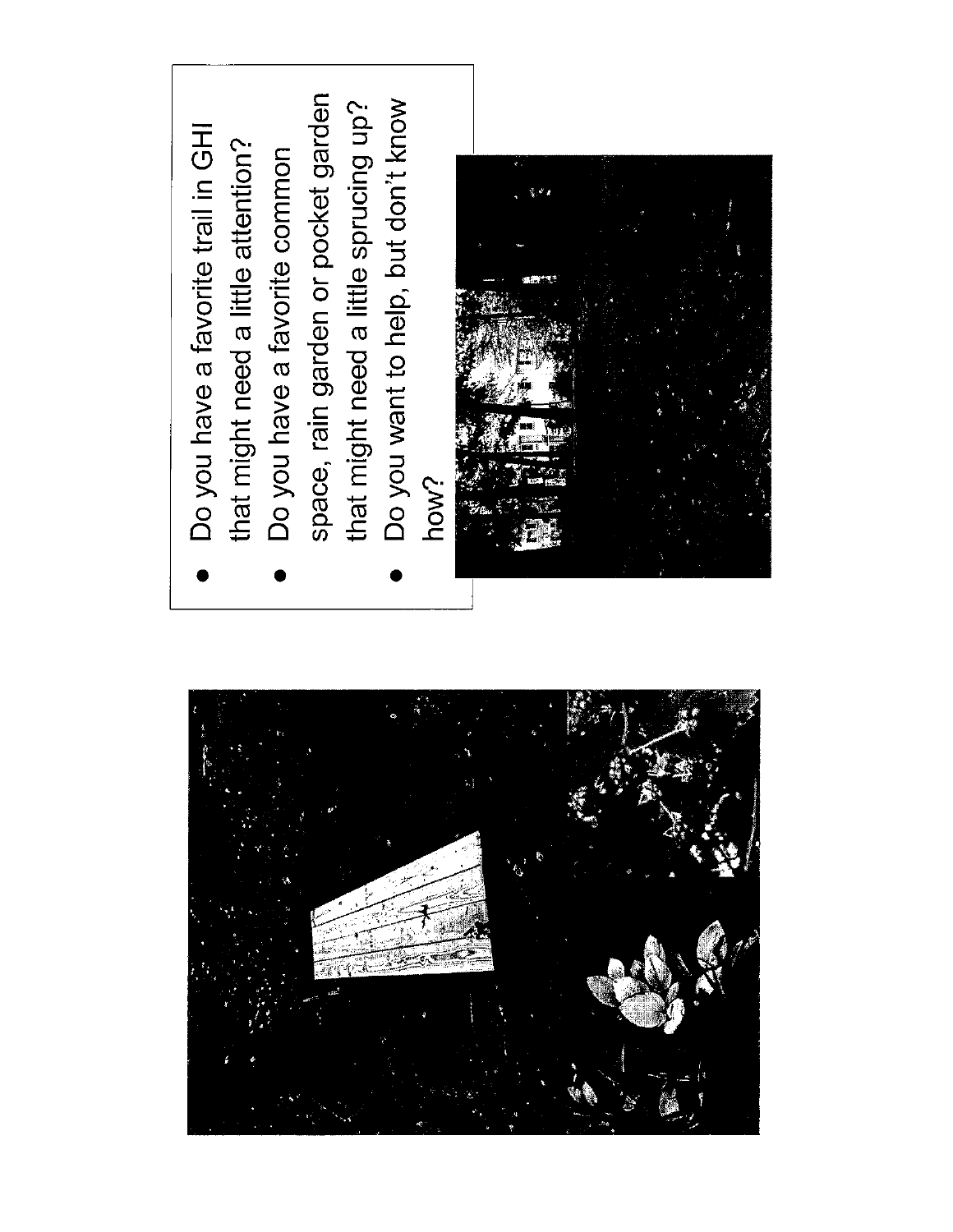### **Woodlands**<br>Caretakers

- 
- Trail or Trail Section<br>Parcel or Part of a Parcel
	-
	- o Removing Litter<br>o Cutting back brush
- Improving the trail tread  $\circ$
- Removing invasive species  $\circ$

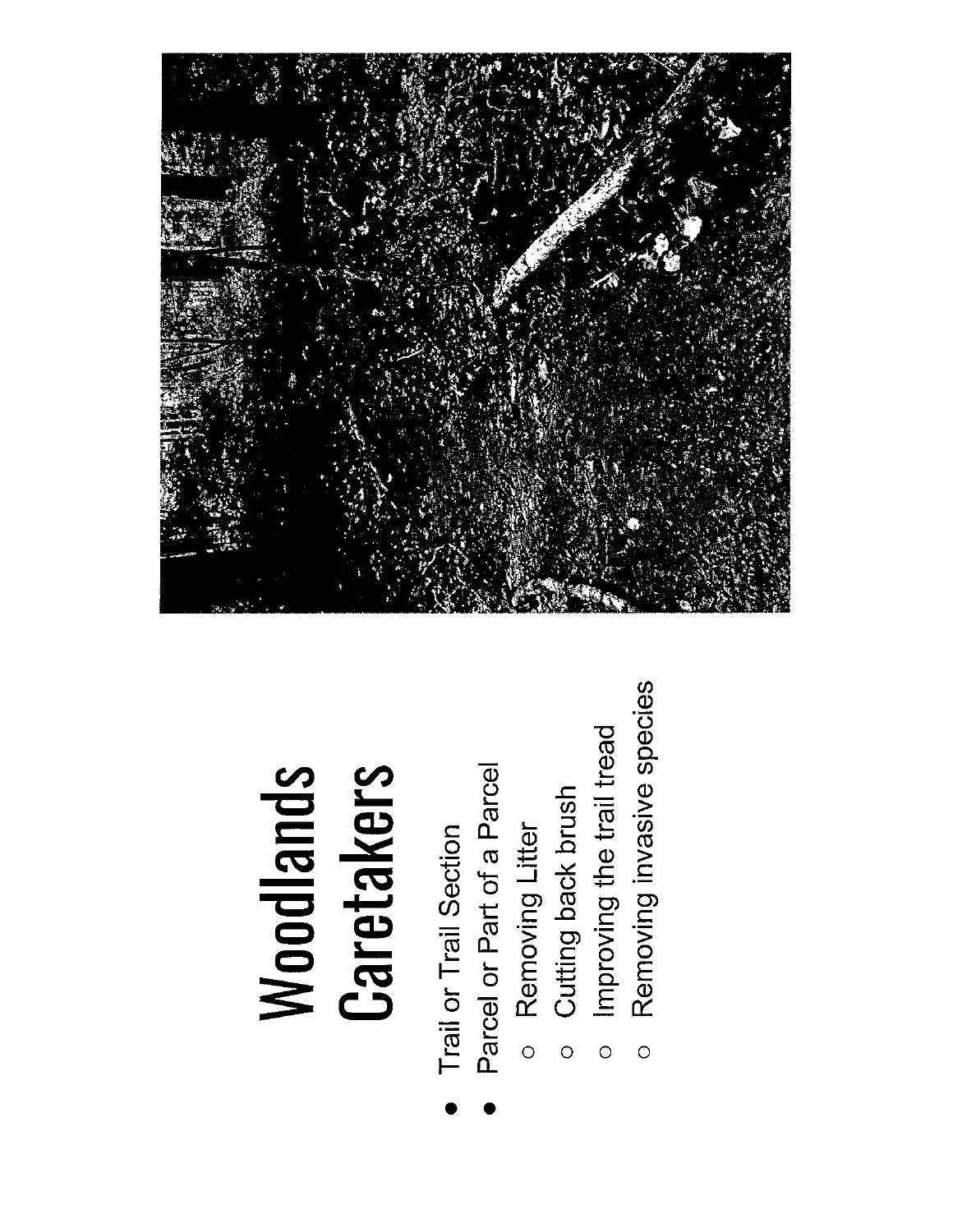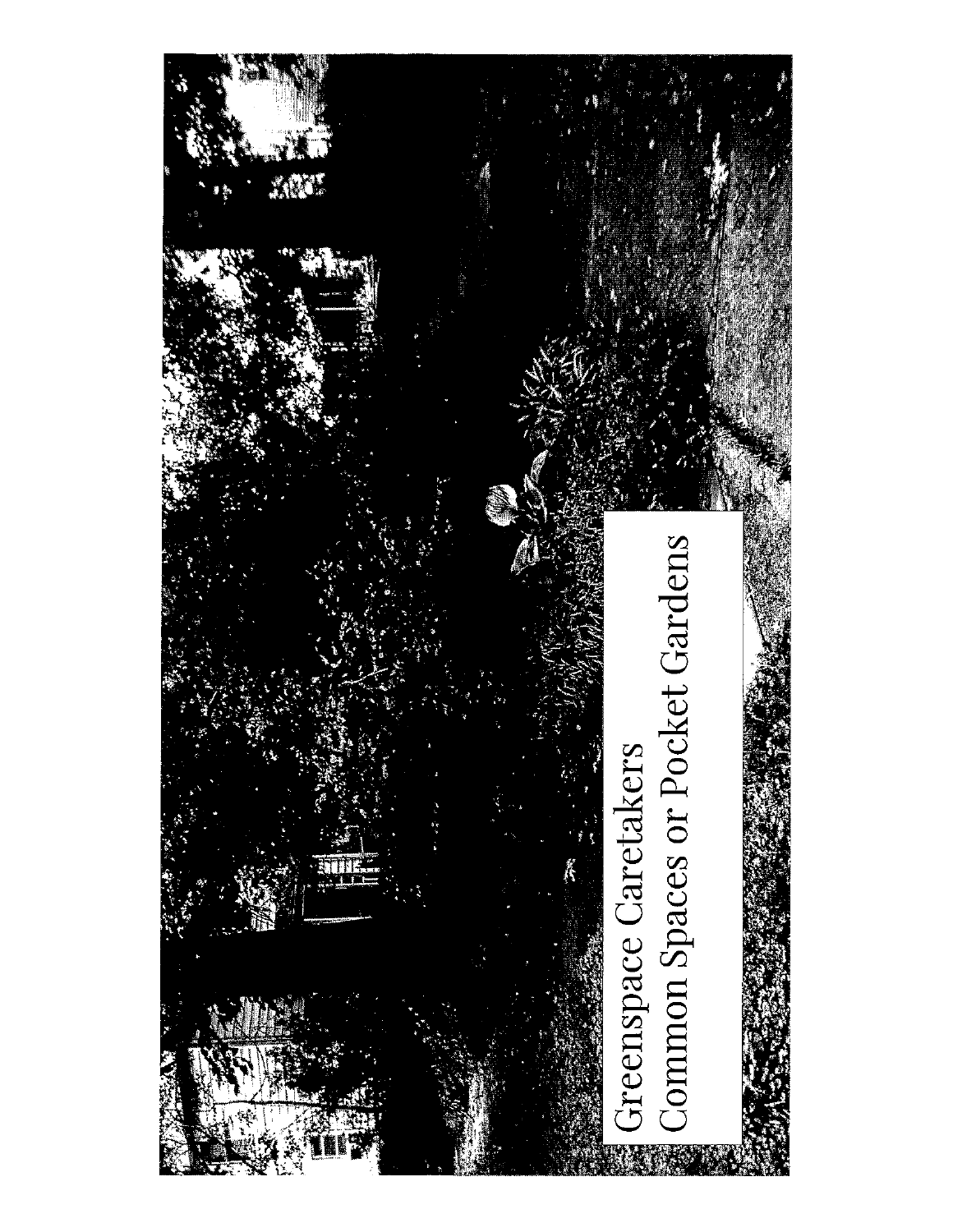

# Rain Gardens - 20 Ridge, 33 Ridge and 6 Plateau Place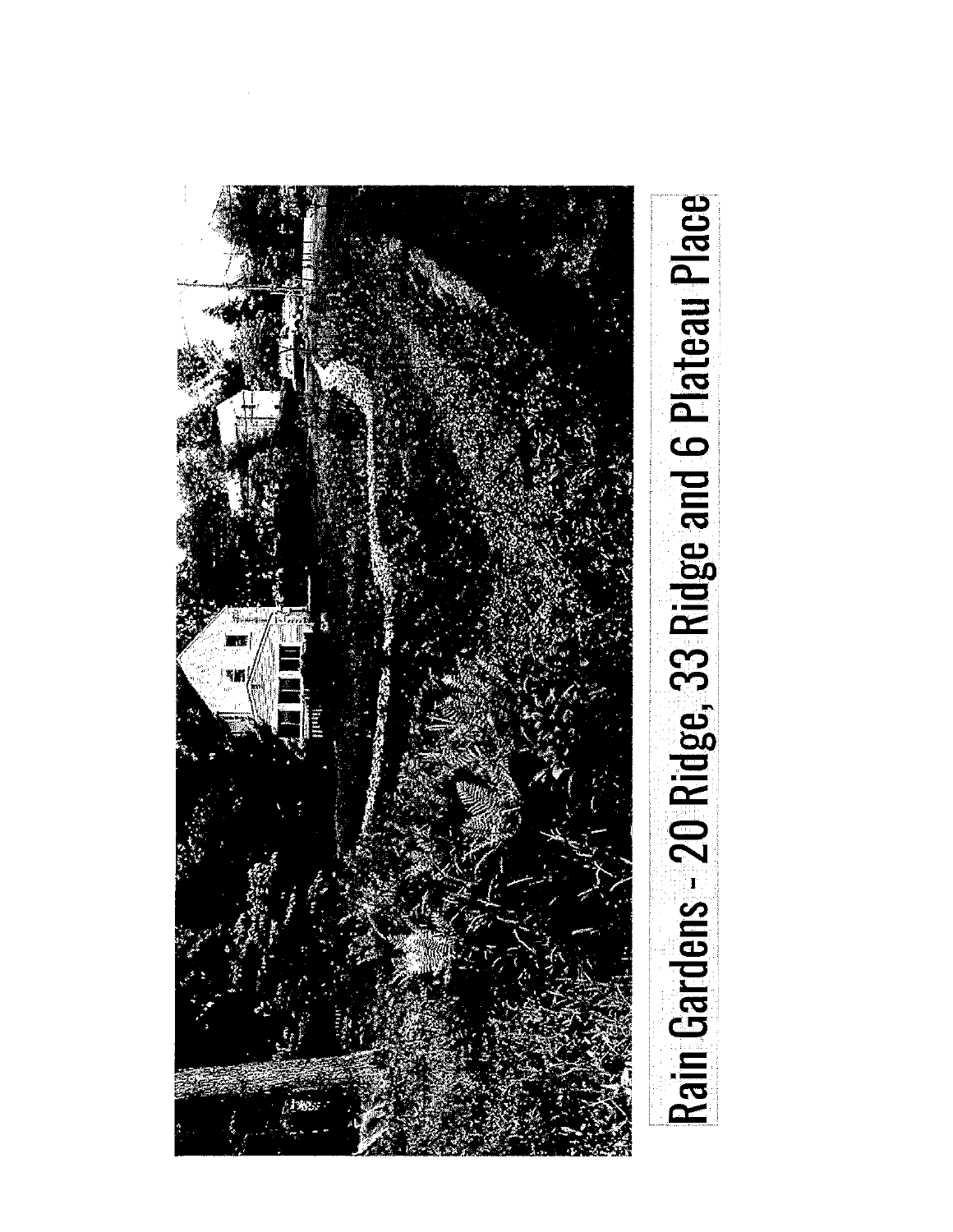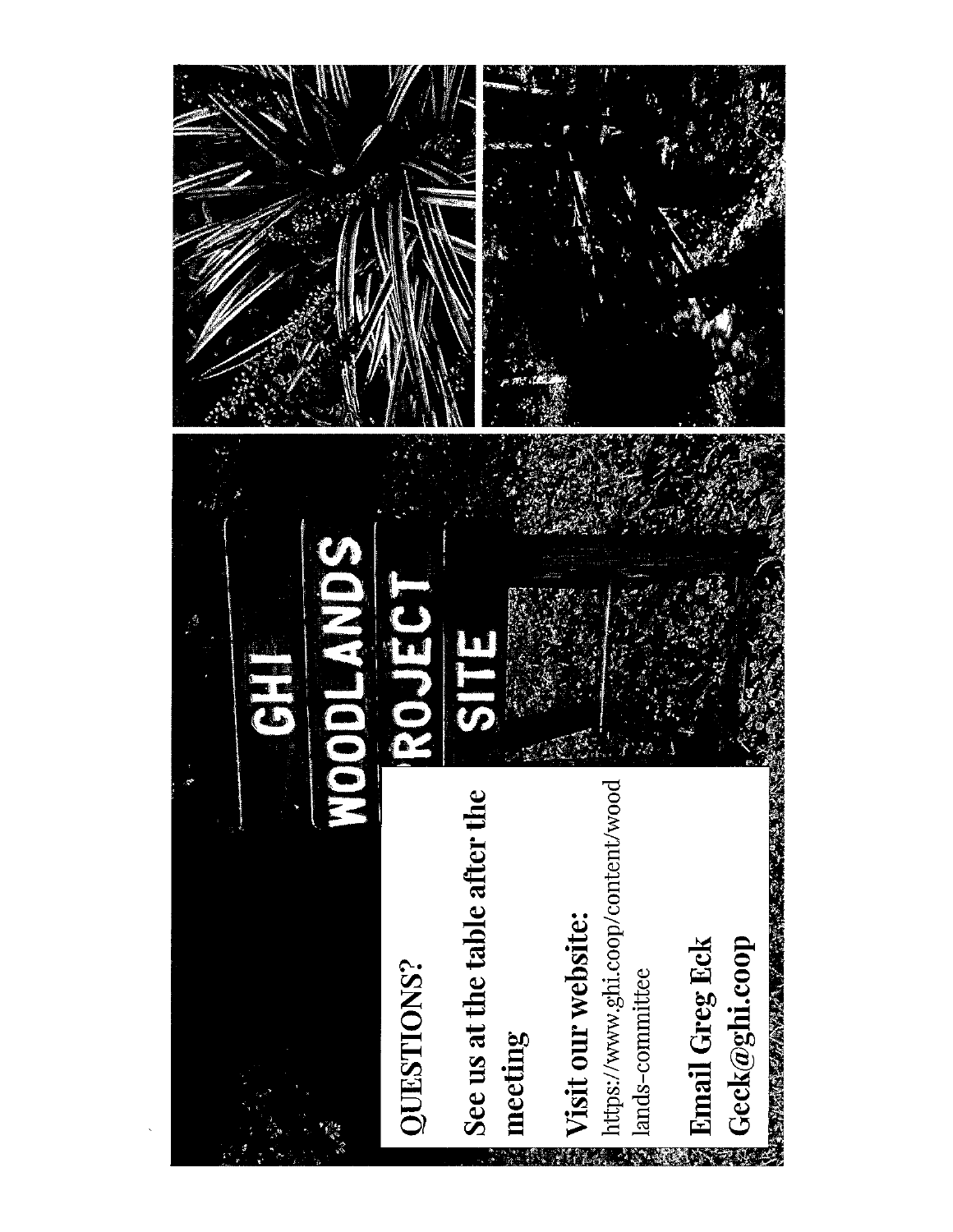## What We Will Do

# Long Range Planning Committee (LRPC) Purpose:

affordable, high-quality housing for its members, along with offering any new facilities, services, affecting GHI's ability to continue providing To make recommendations on any issues or benefits the membership may approve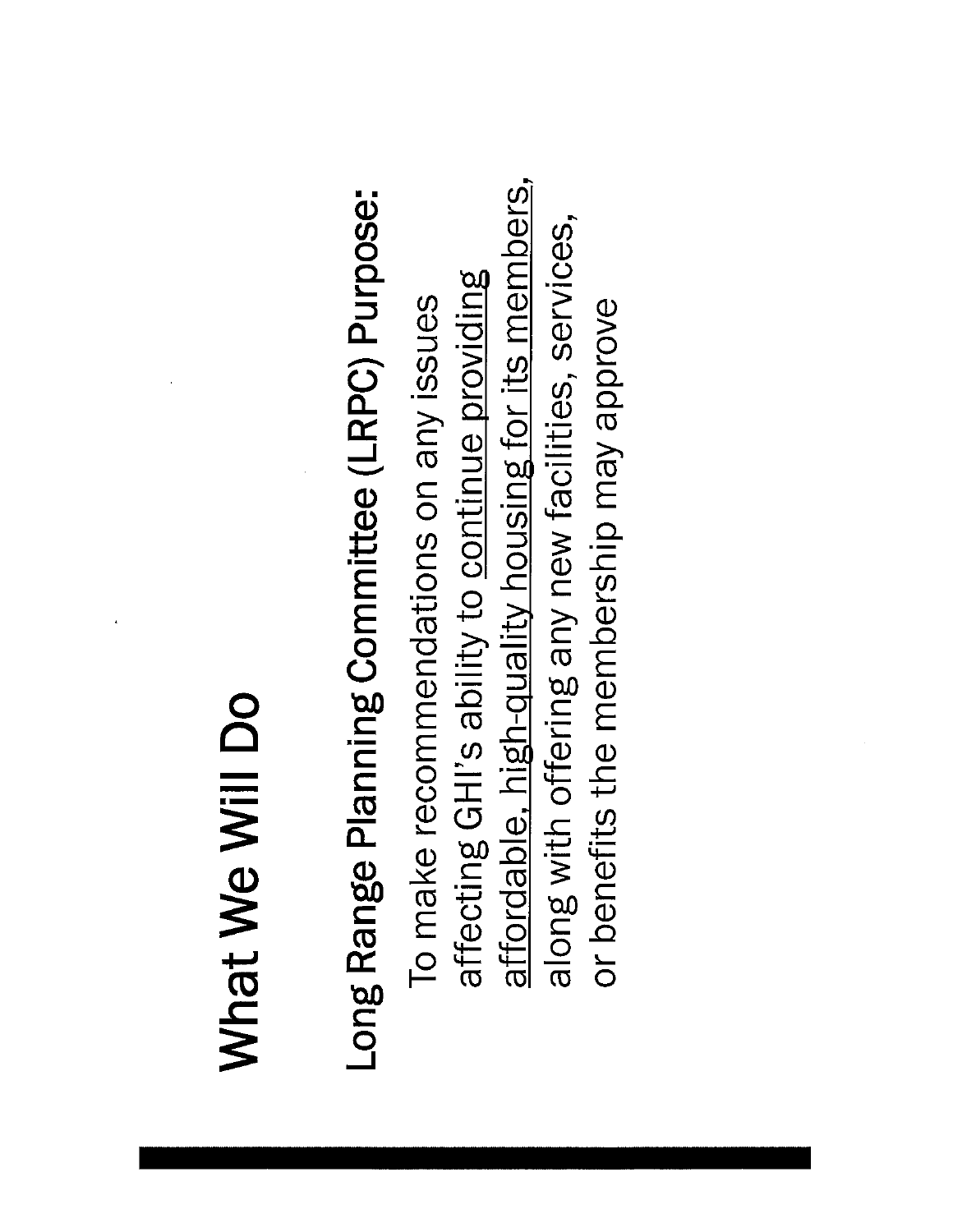# How We Will Get There

- Discovery and Analysis
- Setting Goals and Objectives
- Writing the Plan
- nplementation and Ongoing Evaluation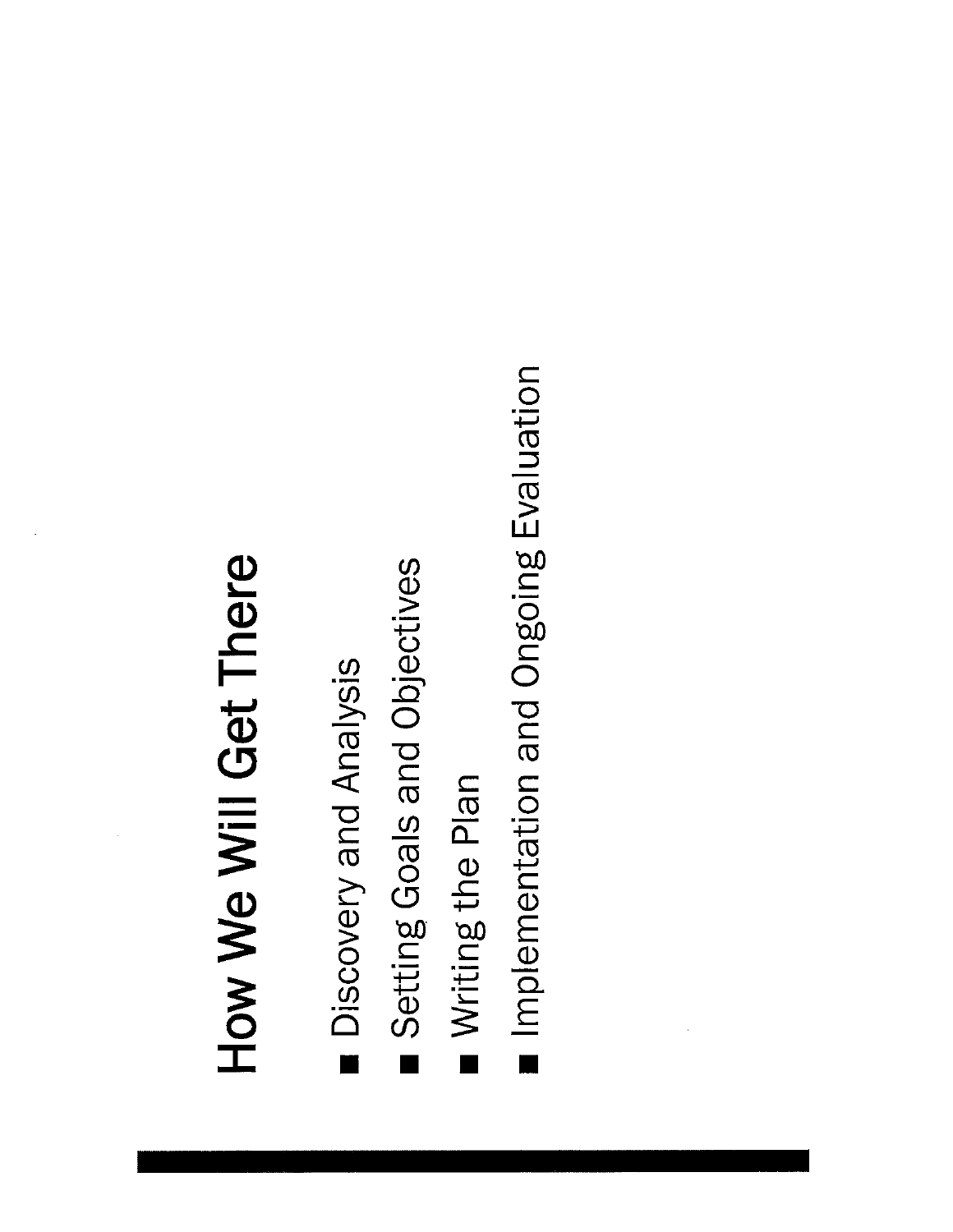### Who We Are

 $\overline{d}$ 

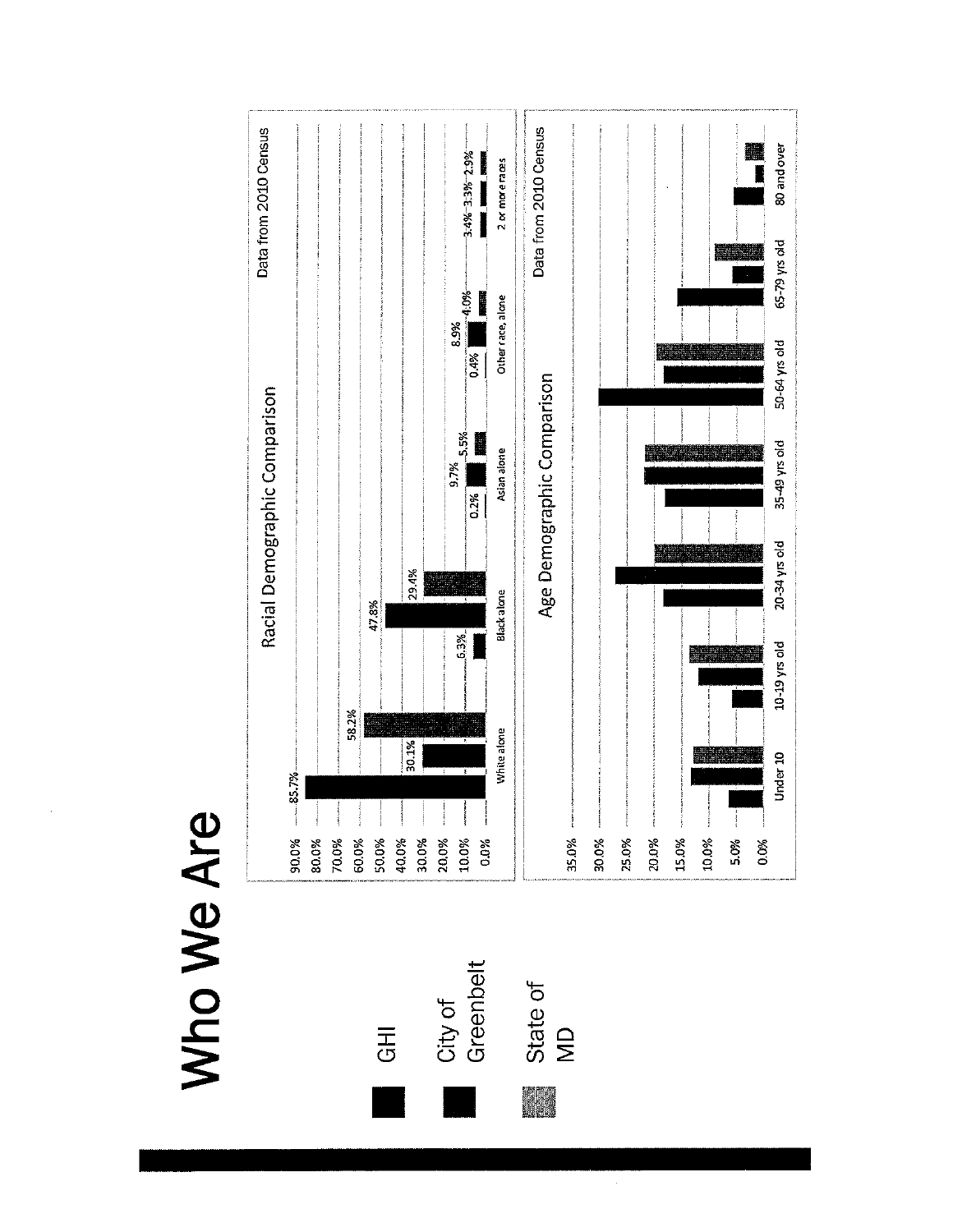Value of Our Homes & New Member Demographics

members will help to ensure the cooperative is a viable Understanding trends in sales, financing, and new choice for home-buyers over the long-term future



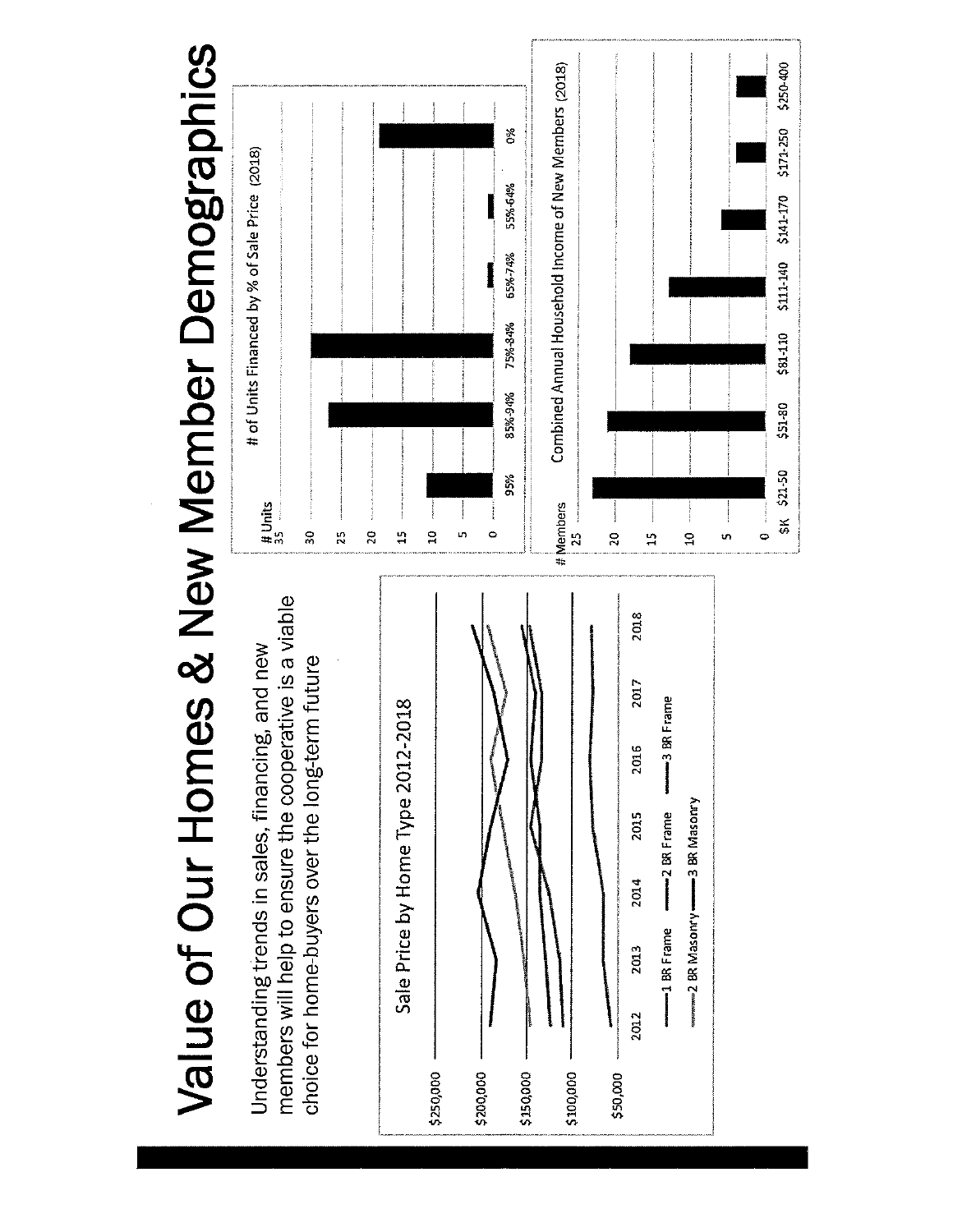### What We Pay

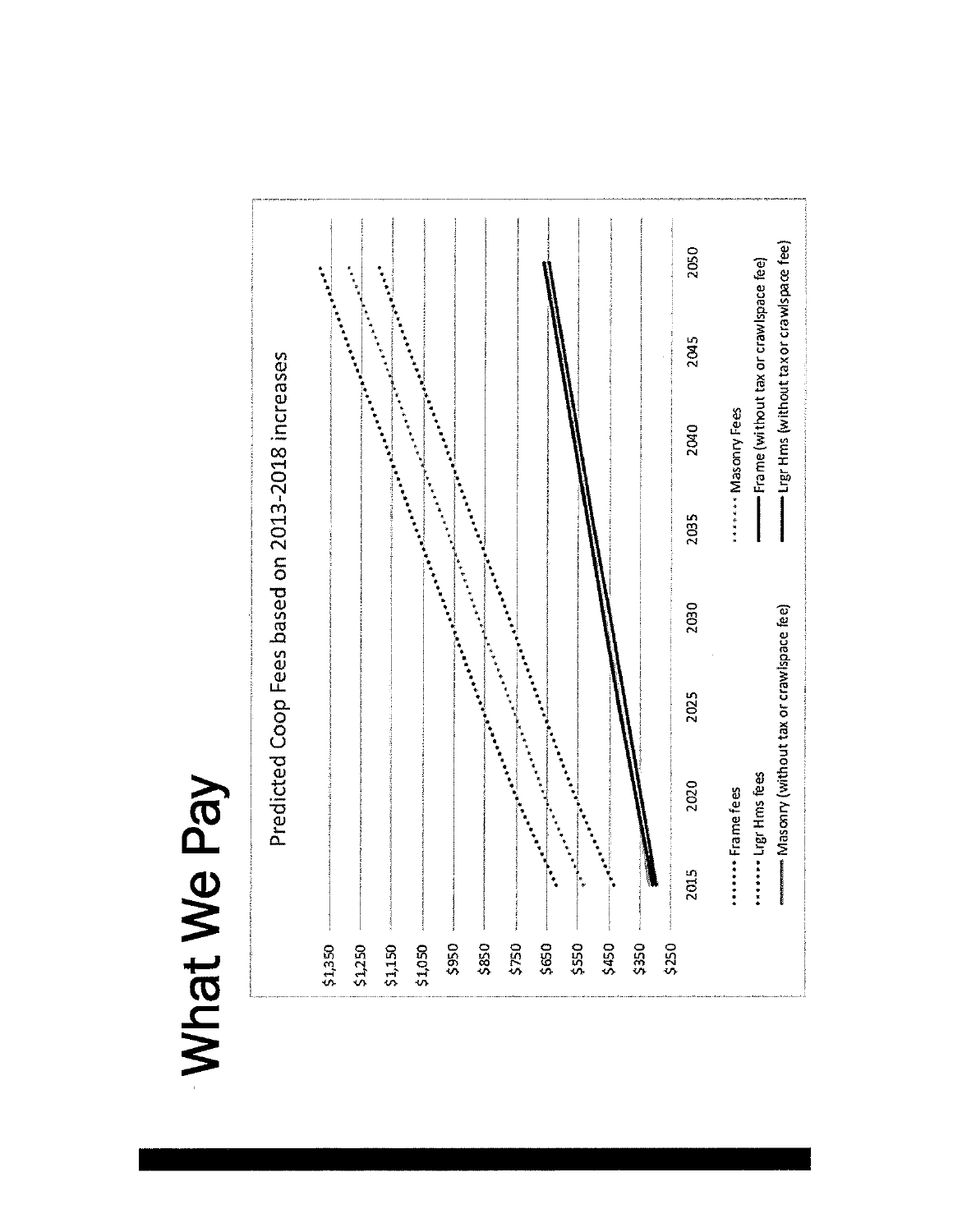# What We're Looking At

- Fee Trends
- Sales Trends
- Physical Stock
- Legislative Issues
- Analysis of Strengths, Challenges, and Opportunities (Internally and Externally)
- Member Input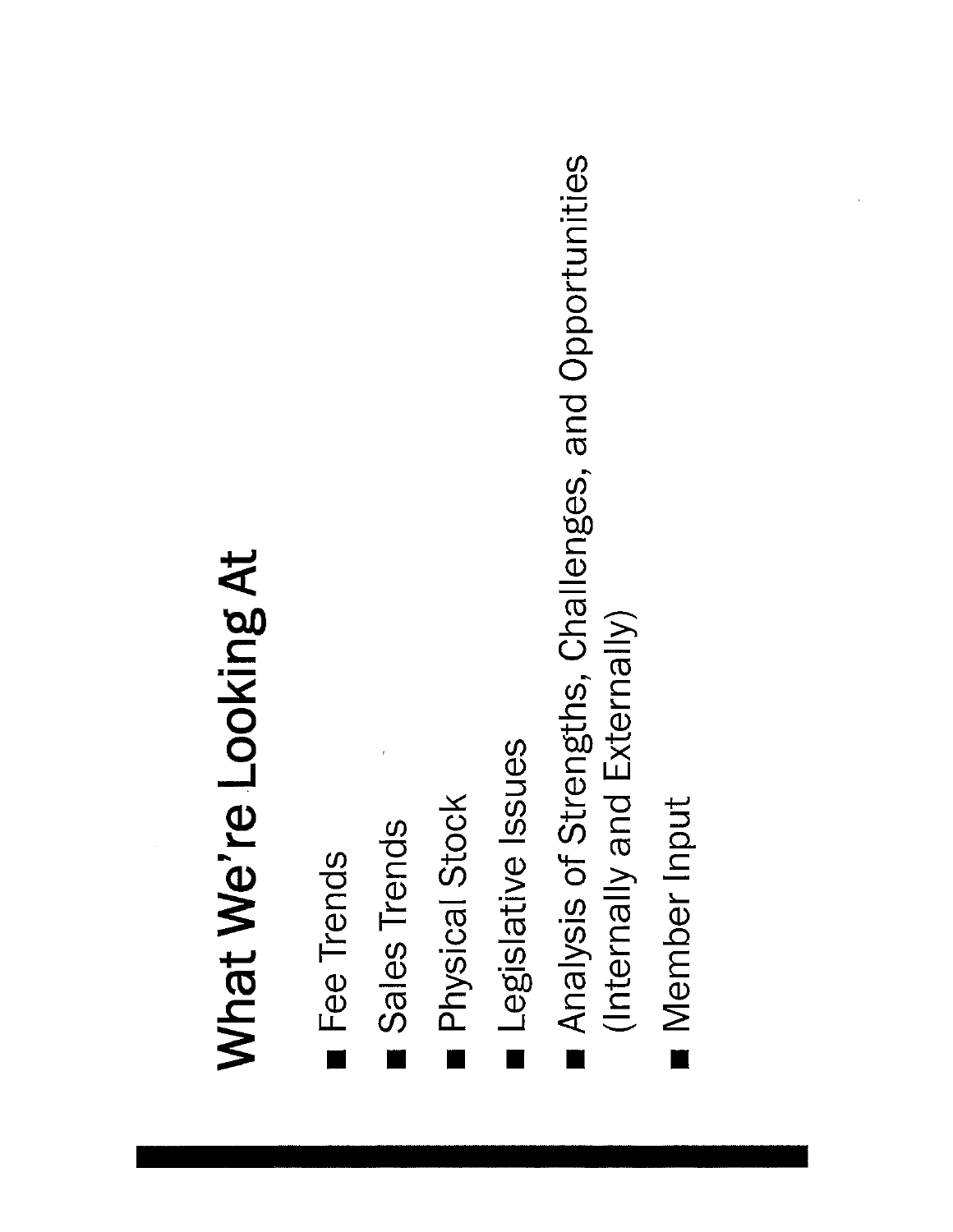# How You Can Help!

- Data Analysis
- Research
- I Member Outreach
- Planning
- Writing
- **Business/Entrepreneurial**